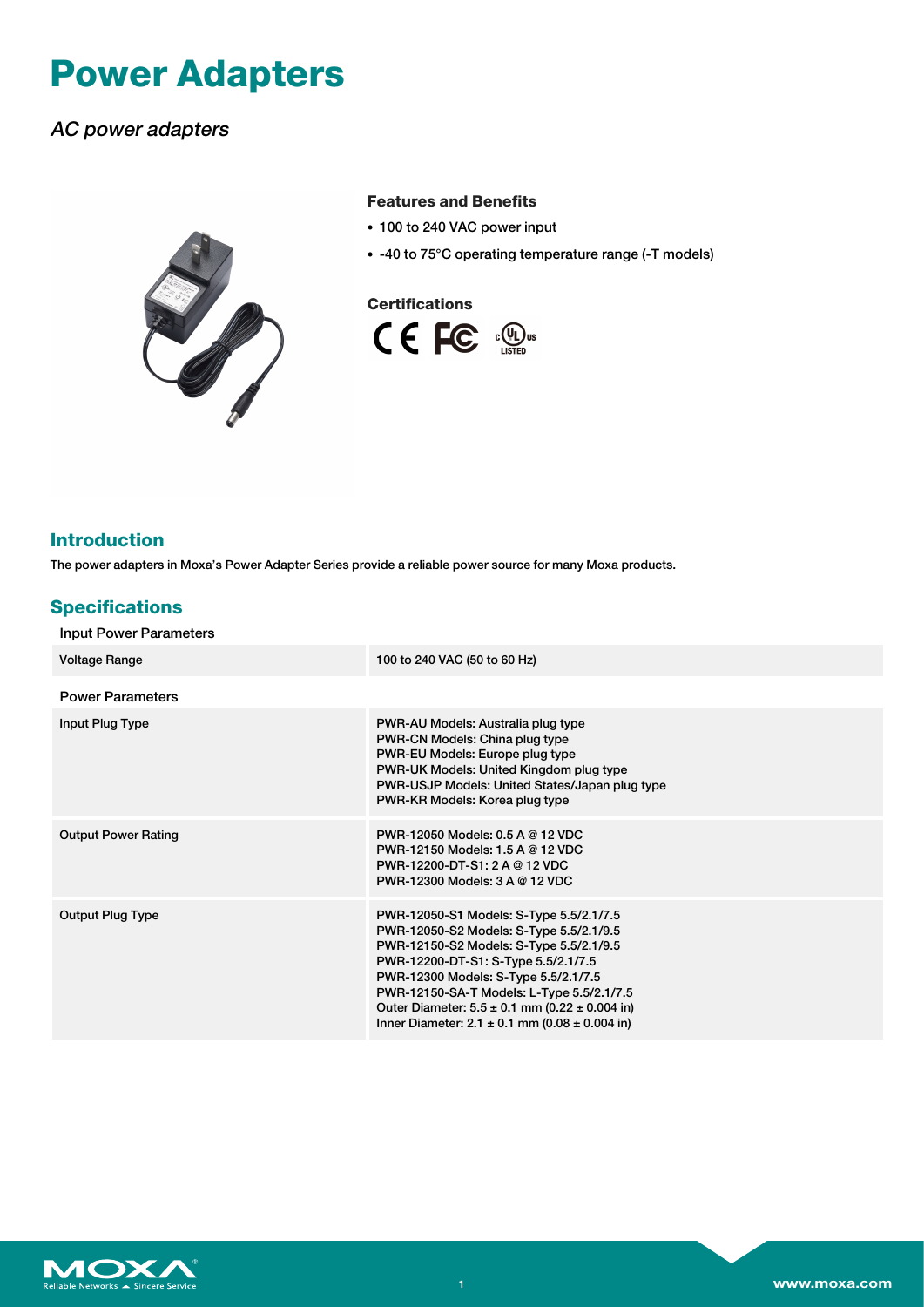| <b>Dimensions</b>                   | PWR-12050-AU-S1: 67.9 x 33.5 x 39.4 mm (2.67 x 1.32 x 1.55 in)<br>PWR-12050-CN-S1: 67.8 x 33.0 x 39.0 mm (2.67 x 1.30 x 1.54 in)<br>PWR-12050-EU-S1: 68.0 x 33.0 x 55.0 mm (2.68 x 1.30 x 2.17 in)<br>PWR-12050-KR-S1: 67.7 x 33.0 x 55.1 mm (2.67 x 1.30 x 2.17 in)<br>PWR-12050-UK-S1: 67.8 x 50.3 x 43.0 mm (2.67 x 1.98 x 1.69 in)<br>PWR-12050-USJP-S1: 67.8 x 33.0 x 39.0 mm (2.67 x 1.30 x 1.54 in)<br>PWR-12050-AU-S2: 67.9 x 39.4 x 42.5 mm (2.67 x 1.55 x 1.67 in)<br>PWR-12050-CN-S2: 67.8 x 33.0 x 39.0 mm (2.67 x 1.30 x 1.54 in)<br>PWR-12050-EU-S2: 68.0 x 33.0 x 55.0 mm (2.68 x 1.30 x 2.17 in)<br>PWR-12050-KR-S2: 67.7 x 33.0 x 55.1 mm (2.67 x 1.30 x 2.17 in)<br>PWR-12050-UK-S2: 67.9 x 50.3 x 43.0 mm (2.67 x 1.98 x 1.69 in)<br>PWR-12050-USJP-S2: 67.8 x 33.0 x 39.0 mm (2.67 x 1.30 x 1.54 in)<br>PWR-12150-WPAU-S2: 80.5 x 39.1 x 56.4 mm (3.17 x 1.54 x 2.22 in)<br>PWR-12150-WPCN-S2: 80.5 x 39.1 x 56.4 mm (3.17 x 1.54 x 2.22 in)<br>PWR-12150-WPEU-S2: 80.5 x 39.1 x 56.4 mm (3.17 x 1.54 x 2.22 in)<br>PWR-12300-WPUK-S2: 80.5 x 39.1 x 56.4 mm (3.17 x 1.54 x 2.22 in)<br>PWR-12150-WPUSJP-S2: 80.5 x 39.1 x 56.4 mm (3.17 x 1.54 x 2.22 in)<br>PWR-12150-WPAU-S4: 80.5 x 39.1 x 56.4 mm (3.17 x 1.54 x 2.22 in)<br>PWR-12150-WPCN-S4: 80.5 x 39.1 x 56.4 mm (3.17 x 1.54 x 2.22 in)<br>PWR-12150-WPEU-S4: 80.5 x 39.1 x 56.4 mm (3.17 x 1.54 x 2.22 in)<br>PWR-12150-WPKR-S4: 80.5 x 39.1 x 56.4 mm (3.17 x 1.54 x 2.22 in)<br>PWR-12150-WPUK-S4: 80.5 x 39.1 x 56.4 mm (3.17 x 1.54 x 2.22 in)<br>PWR-12150-WPUSJP-S4: 80.5 x 39.1 x 56.4 mm (3.17 x 1.54 x 2.22 in)<br>PWR-12300-WPAU-S2: 93.0 x 50.0 x 39.6 mm (3.66 x 1.97 x 1.56 in)<br>PWR-12300-WPCN-S2: 93.0 x 50.0 x 39.6 mm (3.66 x 1.97 x 1.56 in)<br>PWR-12300-WPEU-S2: 93.0 x 50.0 x 39.6 mm (3.66 x 1.97 x 1.56 in)<br>PWR-12300-WPUK-S2: 93.0 x 50.0 x 39.6 mm (3.66 x 1.97 x 1.56 in)<br>PWR-12300-WPUSJP-S2: 93.0 x 50.0 x 39.6 mm (3.66 x 1.97 x 1.56 in)<br>PWR-12150-AU-SA-T: 41 x 73.9 x 89.5 mm (1.61 x 2.91 x 3.52 in)<br>PWR-12150-CN-SA-T: 32 x 60 x 88 mm (1.26 x 2.36 x 3.46 in)<br>PWR-12150-EU-SA-T: 32 x 85.3 x 88 mm (1.26 x 3.36 x 3.46 in)<br>PWR-12150-UK-SA-T: 50 x 91 x 82.5 mm (1.97 x 3.58 x 3.25 in)<br>PWR-12150-USJP-SA-T: 32 x 70.3 x 88 mm (1.26 x 2.77 x 3.46 in)<br>PWR-12200-DT-S1: 110.8 x 51.8 x 32 mm (4.36 x 2.04 x 1.26 in) |
|-------------------------------------|-------------------------------------------------------------------------------------------------------------------------------------------------------------------------------------------------------------------------------------------------------------------------------------------------------------------------------------------------------------------------------------------------------------------------------------------------------------------------------------------------------------------------------------------------------------------------------------------------------------------------------------------------------------------------------------------------------------------------------------------------------------------------------------------------------------------------------------------------------------------------------------------------------------------------------------------------------------------------------------------------------------------------------------------------------------------------------------------------------------------------------------------------------------------------------------------------------------------------------------------------------------------------------------------------------------------------------------------------------------------------------------------------------------------------------------------------------------------------------------------------------------------------------------------------------------------------------------------------------------------------------------------------------------------------------------------------------------------------------------------------------------------------------------------------------------------------------------------------------------------------------------------------------------------------------------------------------------------------------------------------------------------------------------------------------------------------------------------------------------------------------------------------------------------------------------------------------------------------------------------------------------------------------------------------------------------------------------------------------------------|
| Weight                              | PWR-12050 Models: 71~87 g (0.16 ~ 0.19 lb)<br>PWR-12150 Models: 200 g (0.44 lb)<br>PWR-12150-S2 Models: 115 g (0.25 lb)<br>PWR-12300-S1 Models: 163 g (0.36 lb)<br>PWR-DT Models: 200 g (0.44 lb)                                                                                                                                                                                                                                                                                                                                                                                                                                                                                                                                                                                                                                                                                                                                                                                                                                                                                                                                                                                                                                                                                                                                                                                                                                                                                                                                                                                                                                                                                                                                                                                                                                                                                                                                                                                                                                                                                                                                                                                                                                                                                                                                                                 |
| Cord Length                         | PWR-12050 Models: 1500±100 mm (59.06±3.94 in)<br>PWR-12150 Models: 1500±100 mm (59.06±3.94 in)<br>PWR-12300 Models: 1500±100 mm (59.06±3.94 in)<br>PWR-12200-DT-S1: 1800±200 mm (70.87±7.87 in)                                                                                                                                                                                                                                                                                                                                                                                                                                                                                                                                                                                                                                                                                                                                                                                                                                                                                                                                                                                                                                                                                                                                                                                                                                                                                                                                                                                                                                                                                                                                                                                                                                                                                                                                                                                                                                                                                                                                                                                                                                                                                                                                                                   |
| <b>Environmental Limits</b>         |                                                                                                                                                                                                                                                                                                                                                                                                                                                                                                                                                                                                                                                                                                                                                                                                                                                                                                                                                                                                                                                                                                                                                                                                                                                                                                                                                                                                                                                                                                                                                                                                                                                                                                                                                                                                                                                                                                                                                                                                                                                                                                                                                                                                                                                                                                                                                                   |
| <b>Operating Temperature</b>        | Standard Models: 0 to 40°C (32 to 104°F)<br>Wide Temp. Models: -40 to 75°C (-40 to 167°F)                                                                                                                                                                                                                                                                                                                                                                                                                                                                                                                                                                                                                                                                                                                                                                                                                                                                                                                                                                                                                                                                                                                                                                                                                                                                                                                                                                                                                                                                                                                                                                                                                                                                                                                                                                                                                                                                                                                                                                                                                                                                                                                                                                                                                                                                         |
| <b>Storage Temperature</b>          | Standard Models: -20 to 70°C (-4 to 158°F)<br>Wide Temp. Models: -40 to 75°C (-40 to 167°F)                                                                                                                                                                                                                                                                                                                                                                                                                                                                                                                                                                                                                                                                                                                                                                                                                                                                                                                                                                                                                                                                                                                                                                                                                                                                                                                                                                                                                                                                                                                                                                                                                                                                                                                                                                                                                                                                                                                                                                                                                                                                                                                                                                                                                                                                       |
| <b>Standards and Certifications</b> |                                                                                                                                                                                                                                                                                                                                                                                                                                                                                                                                                                                                                                                                                                                                                                                                                                                                                                                                                                                                                                                                                                                                                                                                                                                                                                                                                                                                                                                                                                                                                                                                                                                                                                                                                                                                                                                                                                                                                                                                                                                                                                                                                                                                                                                                                                                                                                   |
| Safety                              | PWR-12050-AU Models: RCM<br>PWR-12050-CN Models: CCC<br>PWR-12050-EU Models: CE/GS<br>PWR-12050-KR Models: KCC<br>PWR-12050-UK Models: CE<br>PWR-12050-USJP Models: FCC/UL/PSE<br>PWR-12150 Models: CE/FCC/UL/RCM/PSE/CCC/GS/KCC<br>PWR-12300 Models: CE/FCC/UL/RCM/PSE/CCC/GS<br>PWR-12200-DT-S1: Efficiency Level 5: CE/FCC/UL/RCM/PSE/CCC; Efficiency Level 6:<br>CE/FCC/UL/PSE<br><b>PWR-12150-AU-SA-T: RCM</b><br><b>PWR-12150-CN-SA-T: CCC</b><br>PWR-12150-EU-SA-T: TUV/CE/GS<br><b>PWR-12150-UK-SA-T: CE</b><br>PWR-12150-USJP-SA-T: FCC/UL/PSE                                                                                                                                                                                                                                                                                                                                                                                                                                                                                                                                                                                                                                                                                                                                                                                                                                                                                                                                                                                                                                                                                                                                                                                                                                                                                                                                                                                                                                                                                                                                                                                                                                                                                                                                                                                                           |

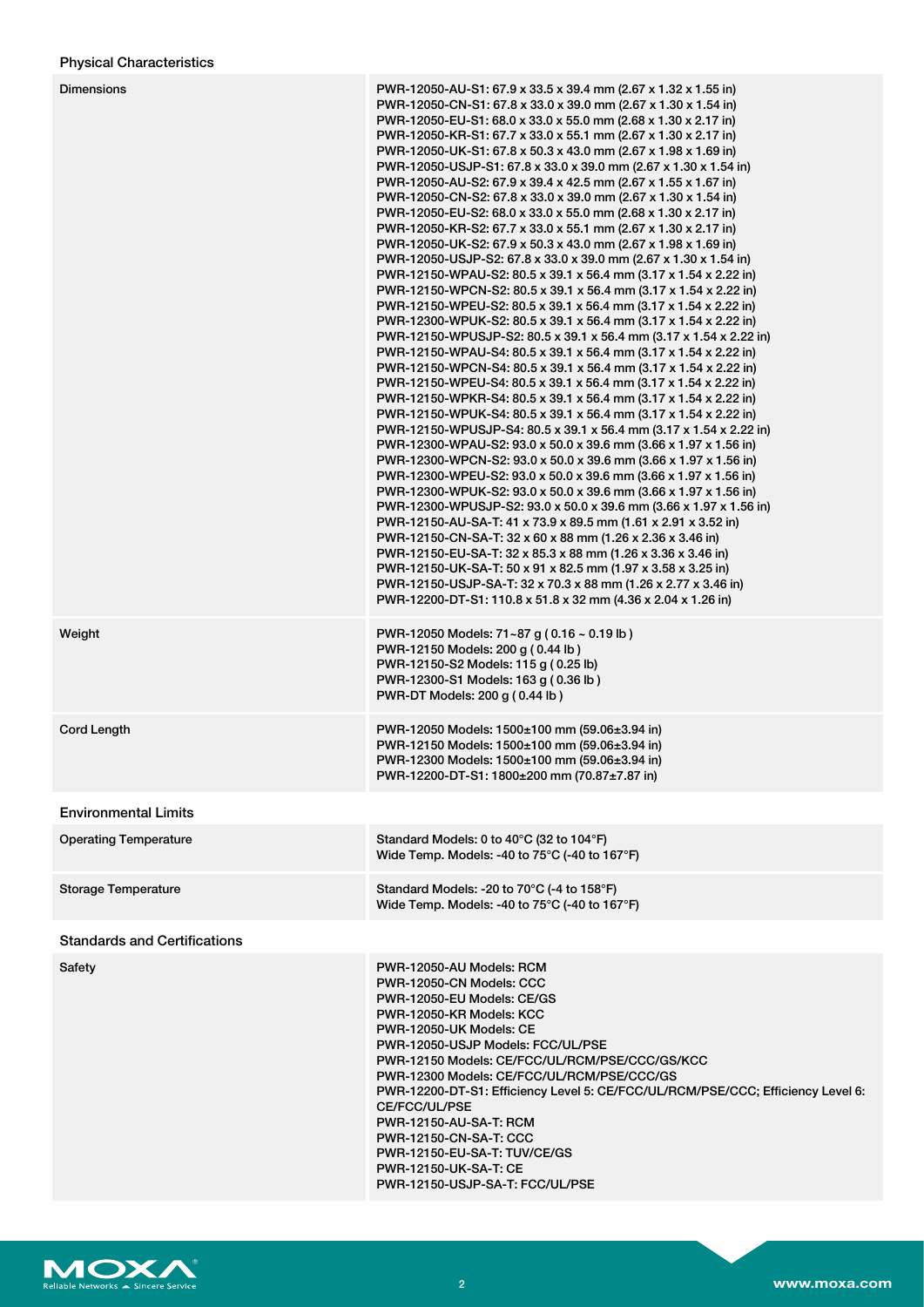Details **See www.moxa.com/warranty** 

# **Ordering Information**

| <b>Model Name</b>   | <b>Barrel-plug Type</b> | Input-plug Type | <b>Output Rating</b> | <b>Operating Temperature</b> |
|---------------------|-------------------------|-----------------|----------------------|------------------------------|
| PWR-12050-AU-S1     | Locking                 | AU              | 0.5 A @ 12 VDC       | 0 to $40^{\circ}$ C          |
| PWR-12050-CN-S1     | Locking                 | CN              | 0.5 A @ 12 VDC       | 0 to $40^{\circ}$ C          |
| PWR-12050-EU-S1     | Locking                 | <b>EU</b>       | 0.5 A @ 12 VDC       | 0 to $40^{\circ}$ C          |
| PWR-12050-KR-S1     | Locking                 | <b>KR</b>       | 0.5 A @ 12 VDC       | 0 to $40^{\circ}$ C          |
| PWR-12050-UK-S1     | Locking                 | <b>UK</b>       | $0.5$ A @ 12 VDC     | 0 to $40^{\circ}$ C          |
| PWR-12050-USJP-S1   | Locking                 | US/JP           | 0.5 A @ 12 VDC       | 0 to $40^{\circ}$ C          |
| PWR-12050-AU-S2     | Non-locking             | AU              | 0.5 A @ 12 VDC       | 0 to $40^{\circ}$ C          |
| PWR-12050-CN-S2     | Non-locking             | CN              | 0.5 A @ 12 VDC       | 0 to $40^{\circ}$ C          |
| PWR-12050-EU-S2     | Non-locking             | EU              | 0.5 A @ 12 VDC       | 0 to $40^{\circ}$ C          |
| PWR-12050-KR-S2     | Non-locking             | <b>KR</b>       | 0.5 A @ 12 VDC       | 0 to $40^{\circ}$ C          |
| PWR-12050-UK-S2     | Non-locking             | <b>UK</b>       | 0.5 A @ 12 VDC       | 0 to $40^{\circ}$ C          |
| PWR-12050-USJP-S2   | Non-locking             | US/JP           | $0.5$ A @ 12 VDC     | 0 to $40^{\circ}$ C          |
| PWR-12150-WPAU-S2   | Non-locking             | AU              | 1.5 A @ 12 VDC       | 0 to $40^{\circ}$ C          |
| PWR-12150-WPCN-S2   | Non-locking             | CN              | 1.5 A @ 12 VDC       | 0 to $40^{\circ}$ C          |
| PWR-12150-WPEU-S2   | Non-locking             | EU              | 1.5 A @ 12 VDC       | 0 to $40^{\circ}$ C          |
| PWR-12150-WPUK-S2   | Non-locking             | <b>UK</b>       | 1.5 A @ 12 VDC       | 0 to $40^{\circ}$ C          |
| PWR-12150-WPUSJP-S2 | Non-locking             | US/JP           | 1.5 A @ 12 VDC       | 0 to $40^{\circ}$ C          |
| PWR-12150-WPAU-S4   | Locking                 | AU              | 1.5 A @ 12 VDC       | 0 to $40^{\circ}$ C          |
| PWR-12150-WPCN-S4   | Locking                 | CN              | 1.5 A @ 12 VDC       | 0 to $40^{\circ}$ C          |
| PWR-12150-WPEU-S4   | Locking                 | EU              | 1.5 A @ 12 VDC       | 0 to $40^{\circ}$ C          |
| PWR-12150-WPKR-S4   | Locking                 | KR              | 1.5 A @ 12 VDC       | 0 to $40^{\circ}$ C          |
| PWR-12150-WPUK-S4   | Locking                 | UK              | 1.5 A @ 12 VDC       | 0 to $40^{\circ}$ C          |
| PWR-12150-WPUSJP-S4 | Locking                 | US/JP           | 1.5 A @ 12 VDC       | 0 to $40^{\circ}$ C          |
| PWR-12300-WPAU-S2   | Locking                 | AU              | 3 A @ 12 VDC         | 0 to $40^{\circ}$ C          |
| PWR-12300-WPCN-S2   | Locking                 | CN              | 3 A @ 12 VDC         | 0 to $40^{\circ}$ C          |
| PWR-12300-WPEU-S2   | Locking                 | EU              | 3 A @ 12 VDC         | 0 to $40^{\circ}$ C          |
| PWR-12300-WPUK-S2   | Locking                 | UK              | 3 A @ 12 VDC         | 0 to $40^{\circ}$ C          |
| PWR-12300-WPUSJP-S2 | Locking                 | US/JP           | 3 A @ 12 VDC         | 0 to $40^{\circ}$ C          |
| PWR-12150-AU-SA-T   | Locking                 | AU              | 1.5 A @ 12 VDC       | -40 to $75^{\circ}$ C        |
| PWR-12150-CN-SA-T   | Locking                 | CN              | 1.5 A @ 12 VDC       | -40 to $75^{\circ}$ C        |
| PWR-12150-EU-SA-T   | Locking                 | EU              | 1.5 A @ 12 VDC       | -40 to $75^{\circ}$ C        |
| PWR-12150-UK-SA-T   | Locking                 | UK              | 1.5 A @ 12 VDC       | -40 to $75^{\circ}$ C        |
| PWR-12150-USJP-SA-T | Locking                 | US/JP           | 1.5 A @ 12 VDC       | -40 to $75^{\circ}$ C        |
| PWR-12200-DT-S1     | Locking                 | Desktop         | 2 A @ 12 VDC         | 0 to $40^{\circ}$ C          |